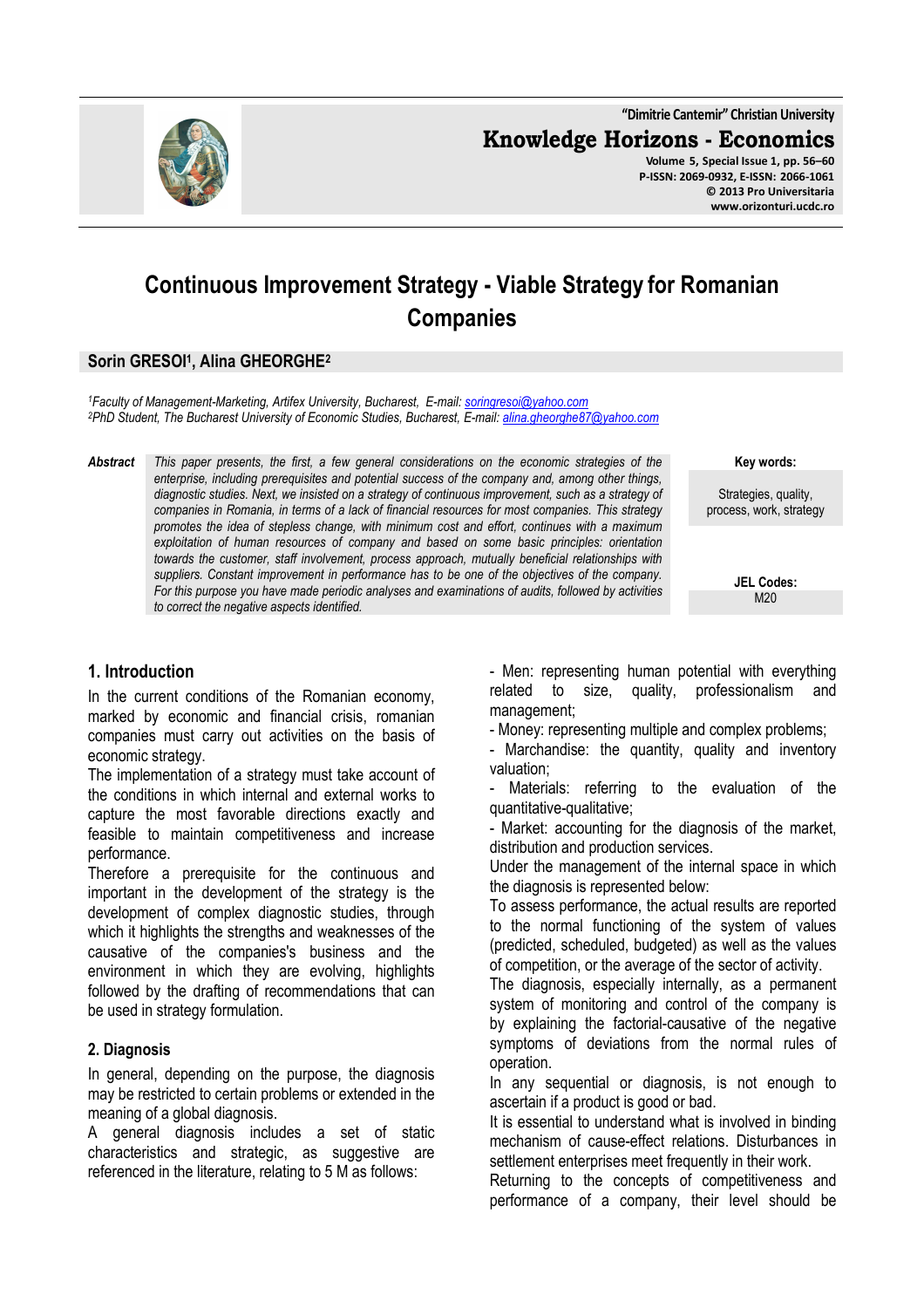assessed according to two main factors of competitive environment: customers and competitors.

In this respect, another prerequisite for the establishment of a viable strategies is conducting marketing studies to define customer requirements and to the overtake as exactly the deciding factors which influence the purchasing of their decisions. There are a multitude of factors that may influence these decisions: the selling price, quality of product or service, business, advertising, brand awareness of the seriousness of the timeliness of delivery, after-sales services offered, and others.

Analyzing the current situation of Romanian companies and taking into account the concept of Porter, competitive strengths are keystones which divides into two categories: cost or price differentiation, going forward, and noting that the most important competitive advantage is the advantage of quality differentiation, we conclude that currently maintain competitiveness of romanian companies can be achieved by concentrating them on value for money, that is the provision of good quality economic goods or acceptable at prices lower than competitors.

# **3. Quality and quality management**

Talking about quality, it can be defined in the present circumstances that the suitability of a product or service to meet the needs of a client with respect to its expectations. Also, economic theory holds that a new quality costs, that requires investment and innovation.

In recent years has proved that, up to a certain point, a viable alternative to the strategies of innovation is continuous improvement strategy, including the strategy promoted by the international quality Standards ISO 9000.

This strategy promotes the idea of improvements in small steps, with minimal costs and their efforts continuously, using existing resources in enterprise.

This strategy is based on observance of the principles on which we present to you below:

1. *Orientation to the customer.* Companies depend on customers and therefore should understand current and future customer needs, to satisfy these needs to focus on overcoming their expectations, a good quality is defined by customer.

2. *Leadership*. Top management shall establish unity of purpose and direction of the company and must behave as an example of involvement for the benefit of the company;

3. *Staff involvement.* The staff at all levels is the essence of all companies and most important resource; total involvement is required for the use of the skills and ideas; such involvement is obtained by proper motivation;

4. *Procedural approach to work*. All business activities must be analyzed, delimited and fixed as processes that take some input elements and obtain items that make up the output elements for other processes.

5. *Internalization customer-supplier relationship.* The relationships between the processes are carried out as the relations between the client and the service provider; in this sense, each process needs to know his customers and his expectations regarding the input elements.

6. *Decisions only on the basis of data and facts*. Effective decisions are based only on the analysis of data and information.

7. *Continual improvement*. Continual improvement of performance has to be one of the objectives of the company, for this purpose must be carried out periodic reviews and audits, followed by conducting activities to correct shortcomings noted.

8. *Mutually beneficial relationships with suppliers*. The company is interdependent with its suppliers, so it is necessary to the existence of mutually beneficial relations based on trust.

Detailing the procedural approach to problem activities, ISO 9000 Standard offers the following types of processes<sup>1</sup>:

a. The management responsibility processes;

b. Resource management processes;

c. Product realization processes;

d. Processes of measurement, analysis and improvement.

The management responsibility processes include: management commitment, setting the policy and strategy of the company, ensuring effective communication, analysis of management;

Resource management processes include: provision of resources, management of human resources, infrastructure, maintenance and infrastructure requirements for the working environment;

The implementation processes of the product contains: product realization planning, the client processes, design and development, procurement, production and supply of services, control of monitoring and measuring devices;

The processes of measurement, analysis and improvement include: monitoring customer satisfaction, internal audits, monitoring processes, measurement of non-compliant products, product control, analysis of data and information, continuous improvement through corrective and preventive actions.

The ultimate objective of continuous improvement strategy and its philosophy is to achieve "zero defect".

l

<sup>1</sup> Gresoi S. (2009), *Management and Quality Discharge*, ProUniversitaria Publishing House, Bucharest, p. 119.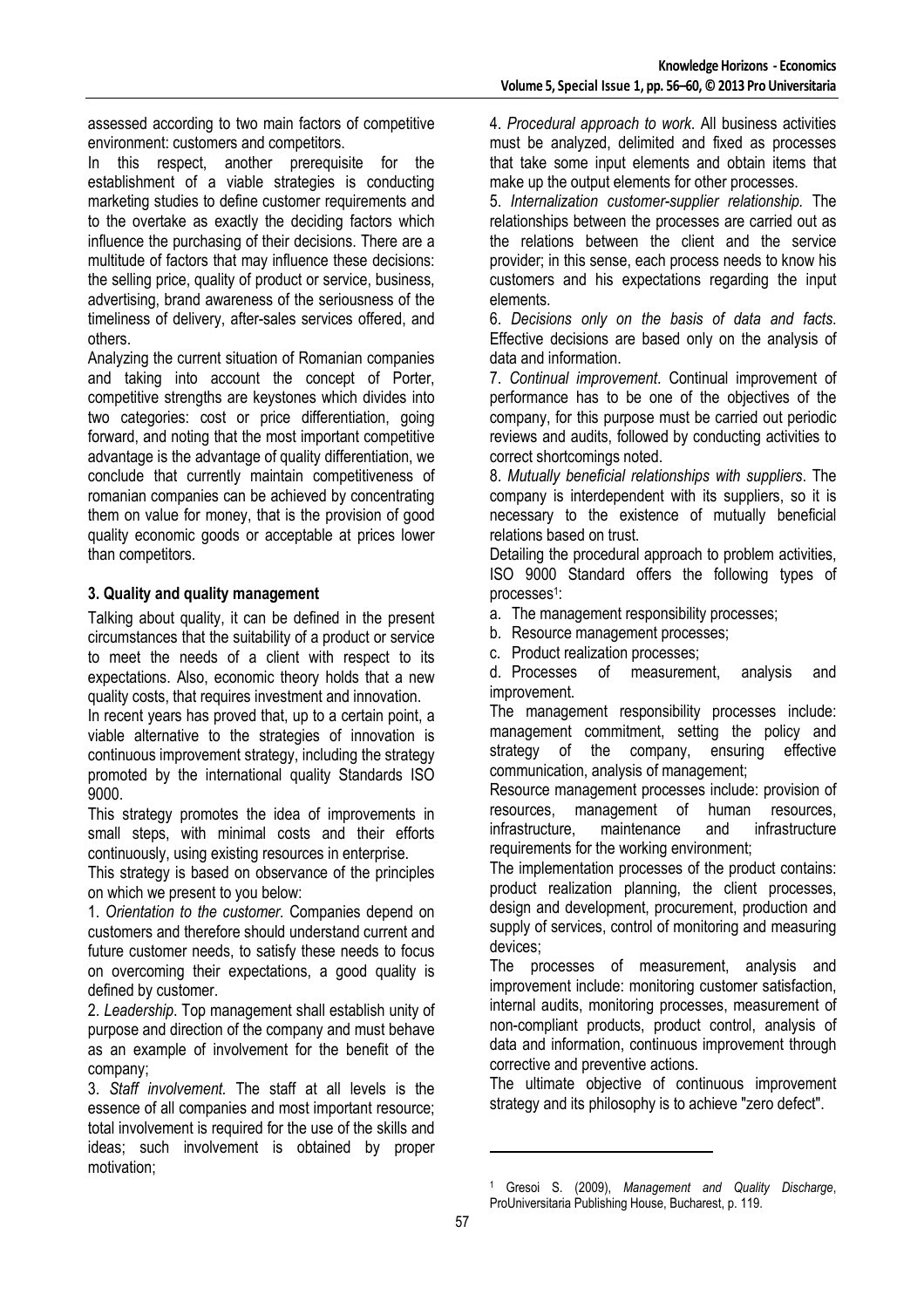

*Source: SR EN ISO 9001:2008, Quality management systems. Requirements ASRO, Romania, 2008.* 



As a result, all processes and activities in the enterprise need to tend to be carried out "without errors", as a prerequisite for making products as required. This means that all bins from businesses must act preventively so be ruled out the emergence of errors throughout the trajectory of the product. As a rule, the concept of "zero defects" is related to "continuous improvement" strategy.

Each enterprise to be competitive strategic approach should aim to achieve excellence in the field of activity and to lay down the objectives of achieving "zero" by applying appropriate methods.

Fixing objectives multiple zeros in pursuit and achievement of zero defects, zero delays, zero accidents and conflicts etc. … complex realization of these "zeros" leads to the establishment of a foreign company images which is advantageous compared to competitors.

Application of "zero defects" result in the reduction of costs due to economy of time and materials, execution deadlines, reduce costs and time of the final inspection. Application of "zero inventory" provides the reducing supplies of production work in progress and finished goods, saving production areas etc.

"Zero delays" influence directly on the expediency of meeting clients, inventory reduction, development of continuous streams of manufacture and management of efficient production processes.

Through the application of "zero information bureaucracy" is a quick access to information, an efficient information system, a flexible organization etc.

Application of "zero failure in the operation of machinery" leads to the availability of the equipment according to the operating programs provided, a high degree of service, timeliness of delivery etc.

The "zero accidents" leading to social protection of personnel and the improvement of working conditions while reducing the cost of insurance.

"Zero conflicts" method ensures increased participation of staff in achieving outstanding economic performance, a good way to manufacturing flows and create a social environment conducive to the advancement.

Continuous improvement strategy is considered a holistic strategy, "umbrella" that brings together a lot of japanese management practices:

In addition to these concepts, can still be used classic tools such as control charts, cause and effect diagram, benchmarking, value analysis.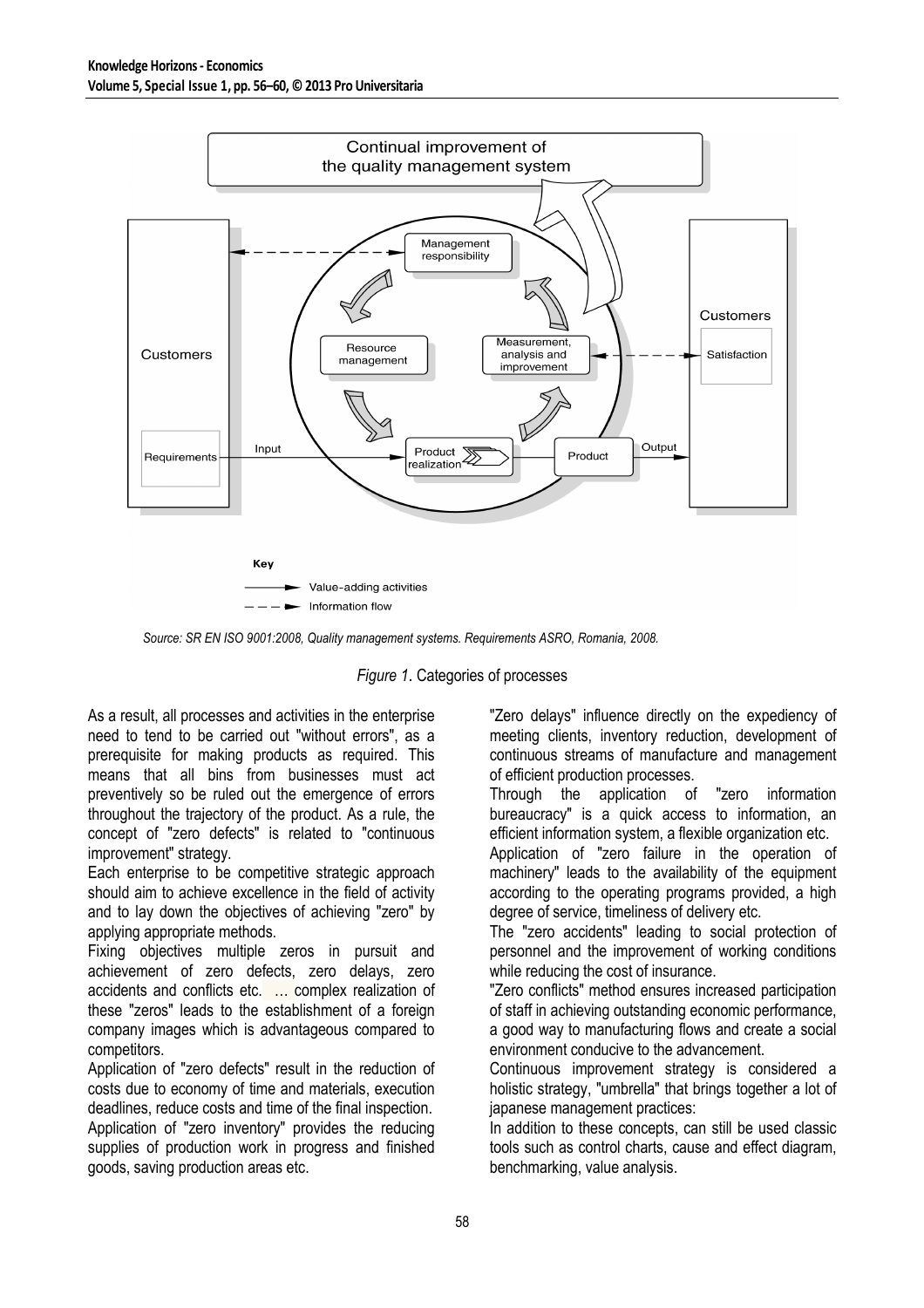

*Source:* Gresoi S. (2011). *Managementul si gestiunea calităţii*, Editura ProUniversitaria, București.

*Figure 2*. Japanese management practices

# **4. KANBAN method**

Achieving product quality implies a good quality production processes. Among the techniques of production organization appreciated very much the world is KANBAN method, carrying a J.I.T. (Just-in-Time = exactly on time). It involves such coordination so that the parts to be manufactured and delivered in accordance with the orders coming from the next working station. Thus, J.I.T. falls into the category of what "pull" production.

The method was developed in Japan in the late 1950s the company Toyota's Taiichi Ohno. The concept was inspired by the practice of a single thread in two ways, the movement being controlled through the use of a pennant. The element which coordinates the production, however, is in this case a card, which in Japanese is called KANBAN, hence, the name method. J.I.T. has an influence on many important aspects of production including quality, that's why it belongs to the category of techniques that build quality. The method helps to reduce the term of delivery (by decreasing the time lost between operations) which in a broader<br>concept of quality represents a qualitative represents a qualitative characteristic. Also with its help the stocks of spares between operations. At the same time decreases the number of components in the Assembly (W.I.P. -"Work in process" = unfinished production), allowing greater attention of each batch.

In order to use J.I.T. it requires conformity of the products with their documentation, so that a better quality. This may be ensured by a careful selection of suppliers and operations which contribute to the building of a system of quality. There is a similarity (Figure 3) between the level of stocks and a sea-level: dropping sea level (of stocks) irregularities appear on the waves (engineering), finally resulting in leveled a smooth surface without discontinuity (production). J.I.T.<br>simplifies, simplifies, simplifies coordination of simplifies, simplifies, simplifies coordination of authorization, increases flexibility, the information is sent with a greater effectiveness and speed. In this way, J.I.T. a method that seeks to reduce stocks and initial manufacturing cycle becomes a indirect way to achieve product quality.

Currently the production can take place through "push" ("push") or "shooting" ("pull").

Production "pushed" (Figure 4) require the launch of the first order and use of stocks with pieces coming from previous operation (i-1) and lead to subsequent operation (i+1). Trying to shrink the influence of unforeseen events, the rhythms of work at each post being different and not need to be synchronized with the production schedule. Apparently large stocks protect production, but to be included in the inventory are large.

The reduction of these losses can be done through the optimal batch size, based on the minimization of costs of manufacturing (both independent expenditure batch size: cost of raw materials, wages, the functioning of the machinery, indirect expenditures as polling, and dependent on the size of the lots for production) and losses due to the stand-still circulating. May also be taken into account and the expenses for the quality.

Production "pulled" (Figure 5) involves the last job (in) which then addressed a request to the previous operation. The advantage is that it produces exactly the amount required, but neither this method does not remove altogether the stocks.

Implementation method J.I.T. is subject to some changes that should take place (especially organizational and technical and behavioral). The efficacy of the method depends on strict rules compliance.